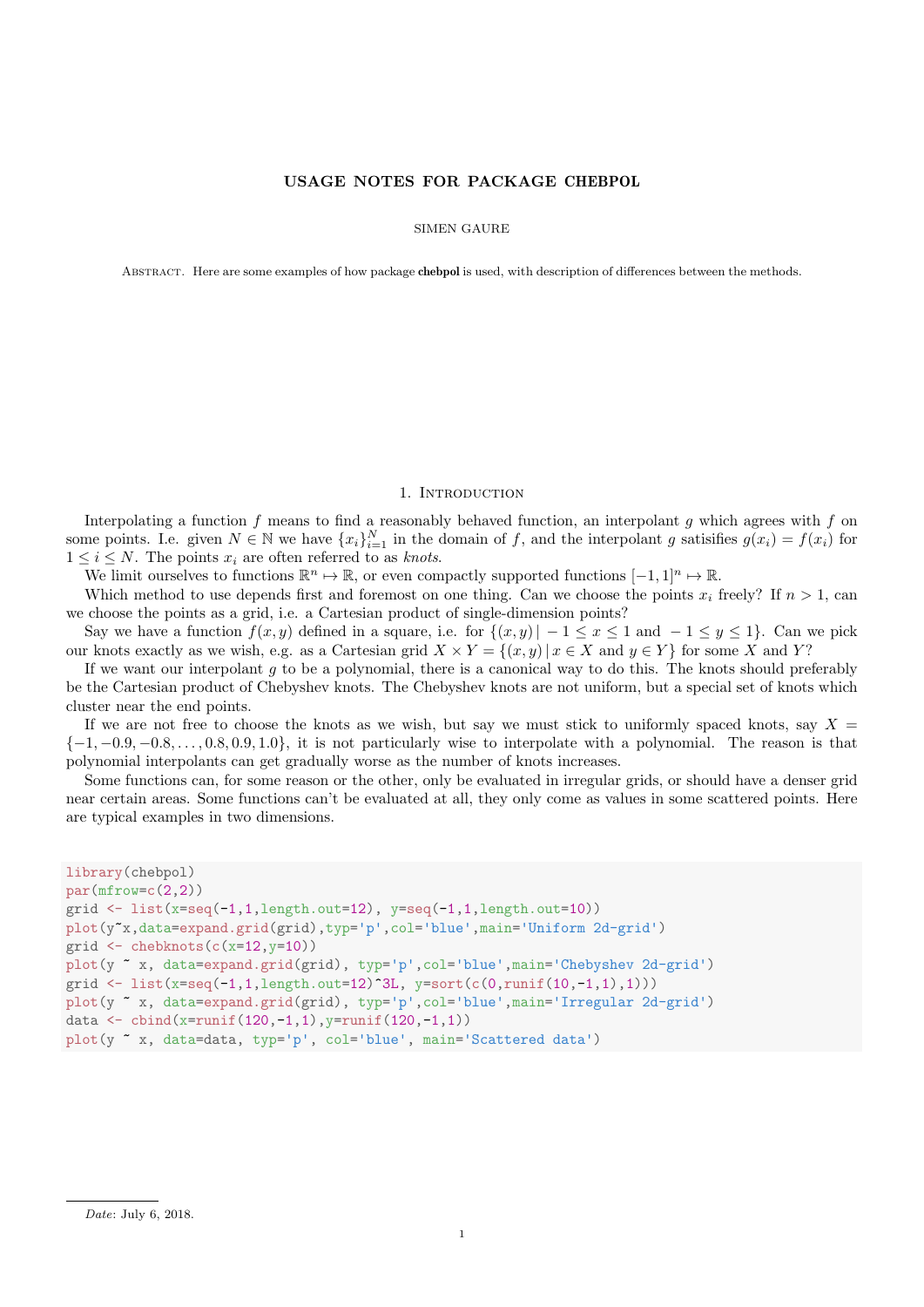

### 2. The chebpol package

Since the generalization to multiple dimensions is fairly straightforward, we focus on the one-dimensional case. I.e. functions  $[-1, 1] \mapsto \mathbb{R}$ . We use the following function:

```
f \leq function(x) 1/mean(log1p(0.5 + sin(0.8+2.3*pi*c(0.6,1.4)*(x+0.09)^3)^2))
s < -seq(-1, 1, length.out=1000)plot(s, sapply(s,f), typ='l')
```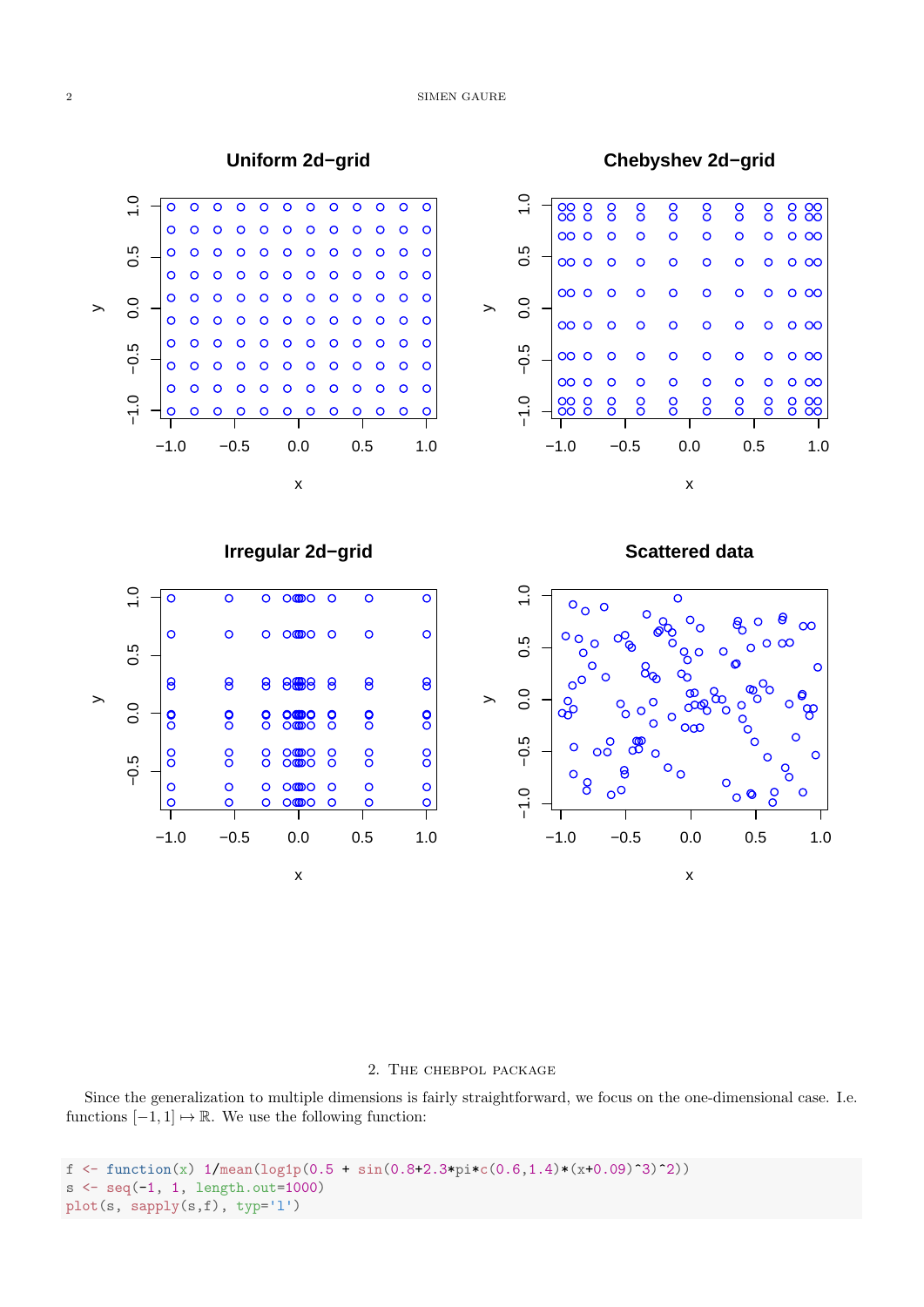

Since this is a toy function, we can illustrate all sorts of knots. The first one out is the traditional Chebyshev interpolation. The oscillations are typical for polynomial interpolation with too few knots, that's how polynomials are.

```
ch30 <- ipol(f, dims=30, method='cheb')
ch60 <- ipol(f, dims=60, method='cheb')
plot(s, sapply(s,f), typ='l')
lines(s, ch30(s), col='blue', lty=2)
lines(s, ch60(s), col='red', lty=2)legend('topleft',c('fun','30 knots','60 knots'),fill=c('black','blue','red'))
```
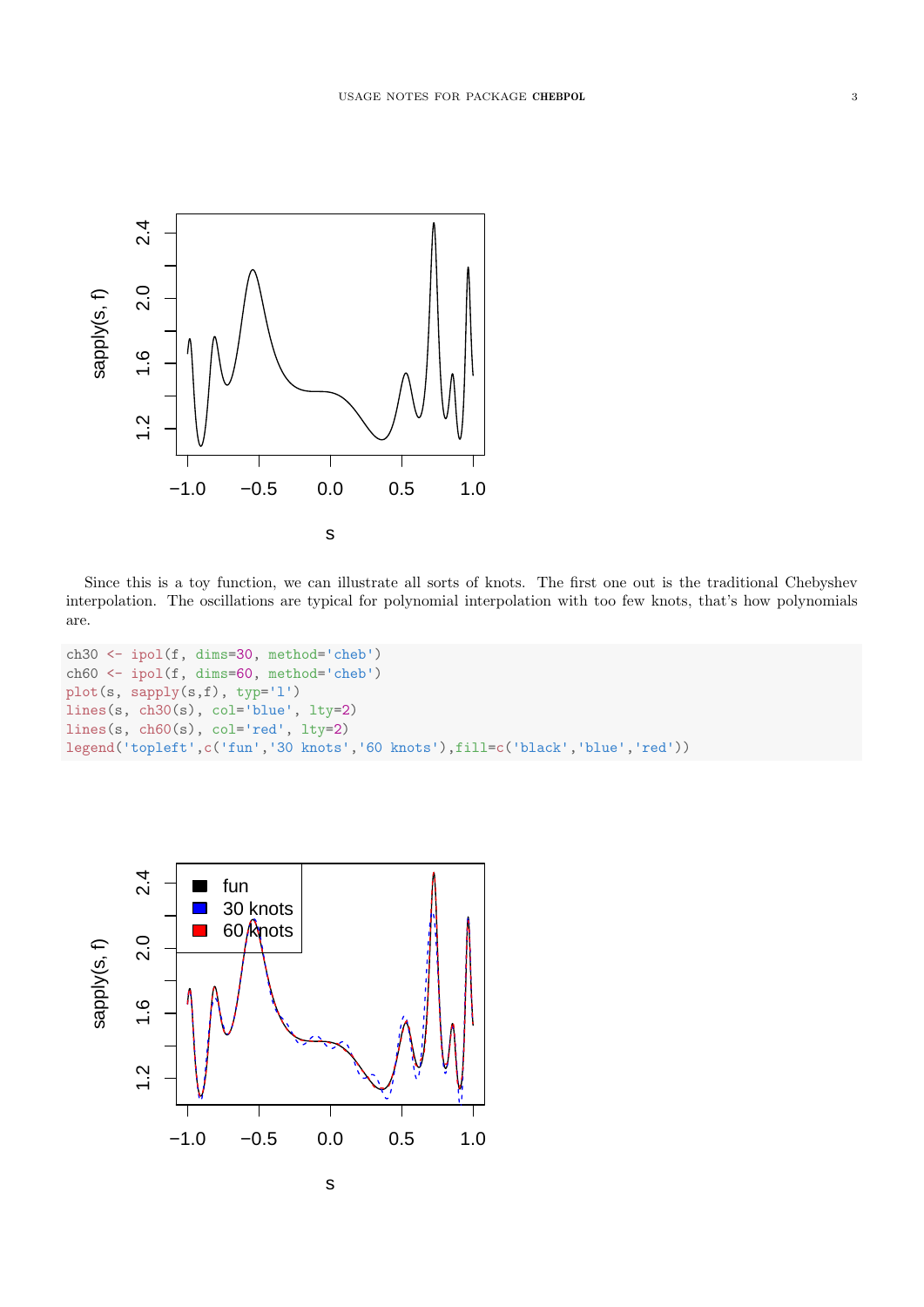We see that with 60 knots we follow the peaks quite well. There is another thing to note also. We can't evaluate the function f in all points at once, with  $f(s)$ , we must sapply(s, f). However, the interpolants produced by package chebpol can evaluate in a series of points. It is even able to parallelize the evaluation, if you have more than one CPU in your computing contraption. It's just to feed it a threads= argument.

Then, what if we can't pick Chebyshev knots, but for some reason have to stick to uniformly spaced knots, say 20 or 40 of them. We then have a couple of methods to choose from. One is called "uniform" and is a trigonometric mapping of the uniformly spaced knots into Chebyshev knots. Another is piecewise linear. Then there is the Floater-Hormann rational interpolation from [\[1\]](#page-8-0). The F.H. interpolation comes with an integer parameter which is the degree of certain blending polynomials. In theory it works with any degree below the number of knots, but in practice high degrees introduce round off errors, so we better keep it small. We see some of the methods here:

```
plot(s, sapply(s,f), typ='l')
uni <- ipol(f, dims=20, method='uniform')
grid \leftarrow seq(-1, 1, len=20)ml <- ipol(f, grid=grid, method='multilinear')
fh <- ipol(f, grid=grid, method='fh', k=3)
lines(s, uni(s), col='blue', lty=2)
lines(s, ml(s), col='green', lty=2)
lines(s, fh(s, threads=4), col='red', lty=2)
legend('topleft',c('fun','uni','ml','fh'),fill=c('black','blue','green','red'))
```


### 3. Multidimensional data

All of the above methods work with more than one dimension via a standard tensor product construction, but that presupposes that the function can be evaluated on a Cartesian grid. The Chebyshev and uniform methods use particular grids. The method "general" is similar to "uniform" in that it transforms an arbitrary Cartesian grid into a Chebyshev grid by means of a monotonic spline in each dimension. The multilinear and Floater-Hormann methods also work on arbitrary Cartesian grids.

To illustrate how this works, here is a quite nice function on  $[-1, 1]^2$  and contour plots of it and the 9×9 Chebyshev interpolation, a homegrown "stalker" spline (described in a vignette) and the Floater-Hormann methods on a uniform  $9 \times 9$  grid.

```
f1 <- function(x) 1.5/\log(5+sin(pi/2*(x[1]^2-2*x[2]^2)))ch1 <- ipol(f1, dims=c(9,9), method='cheb')
igrid <- list(x=seq(-1,1,len=9), y=seq(-1,1,len=9))
st1 <- ipol(f1, grid=igrid, method='hstalker')
```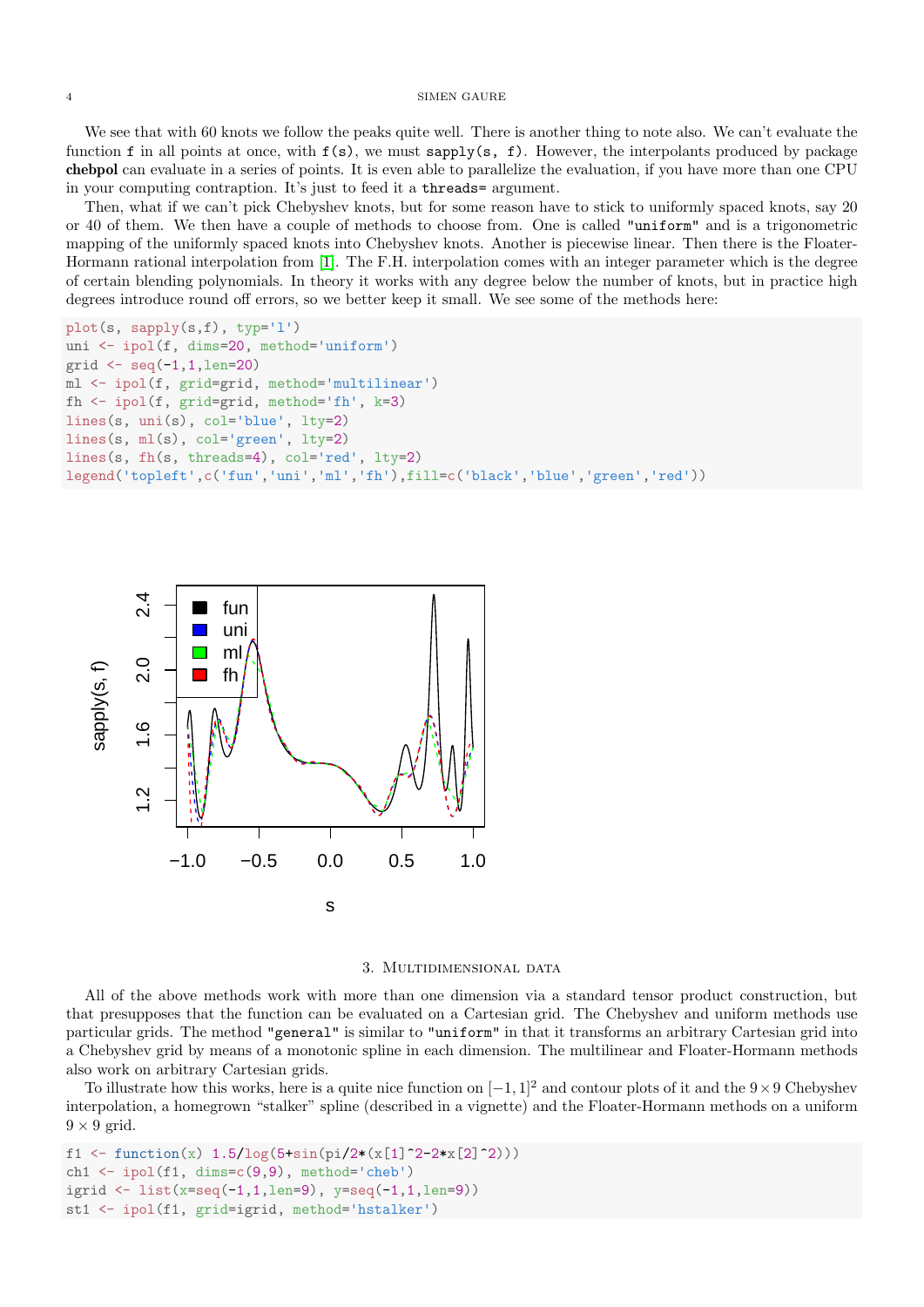```
fh1 <- ipol(f1, grid=igrid, method='fh', k=3)
y \leftarrow x \leftarrow \text{seq}(-1, 1, \text{len=70})testset <- expand.grid(list(x=x,y=y))
data <- cbind(testset,fun= apply(testset,1,f1), cheb=ch1(t(testset)),
               stalker=st1(t(testset)), F.H.=fh1(t(testset)))
lattice::contourplot(stalker+F.H.+fun+cheb ~ x+y, data=data, cuts=10,
           labels=FALSE, layout=c(2,2),
           main='Level plots of function and interpolations')
```


# **Level plots of function and interpolations**

The stalker spline is not designed for smooth surfaces, but for following first order features (monotonicity and local extrema) along the grid lines.

There are two interpolation methods we have not mentioned yet. If the data are scattered in two or more dimensions, none of the methods above will work. They need a Cartesian product grid. The chebpol package contains two methods for scattered data also, the most versatile being the polyharmonic spline (see [\[2\]](#page-8-1)). It is parametric with an integer  $k \in \mathbb{N}$ . For free we also throw in a Gaussian radial basis function interpolation for negative  $k \in \mathbb{R}^-$ . Here we create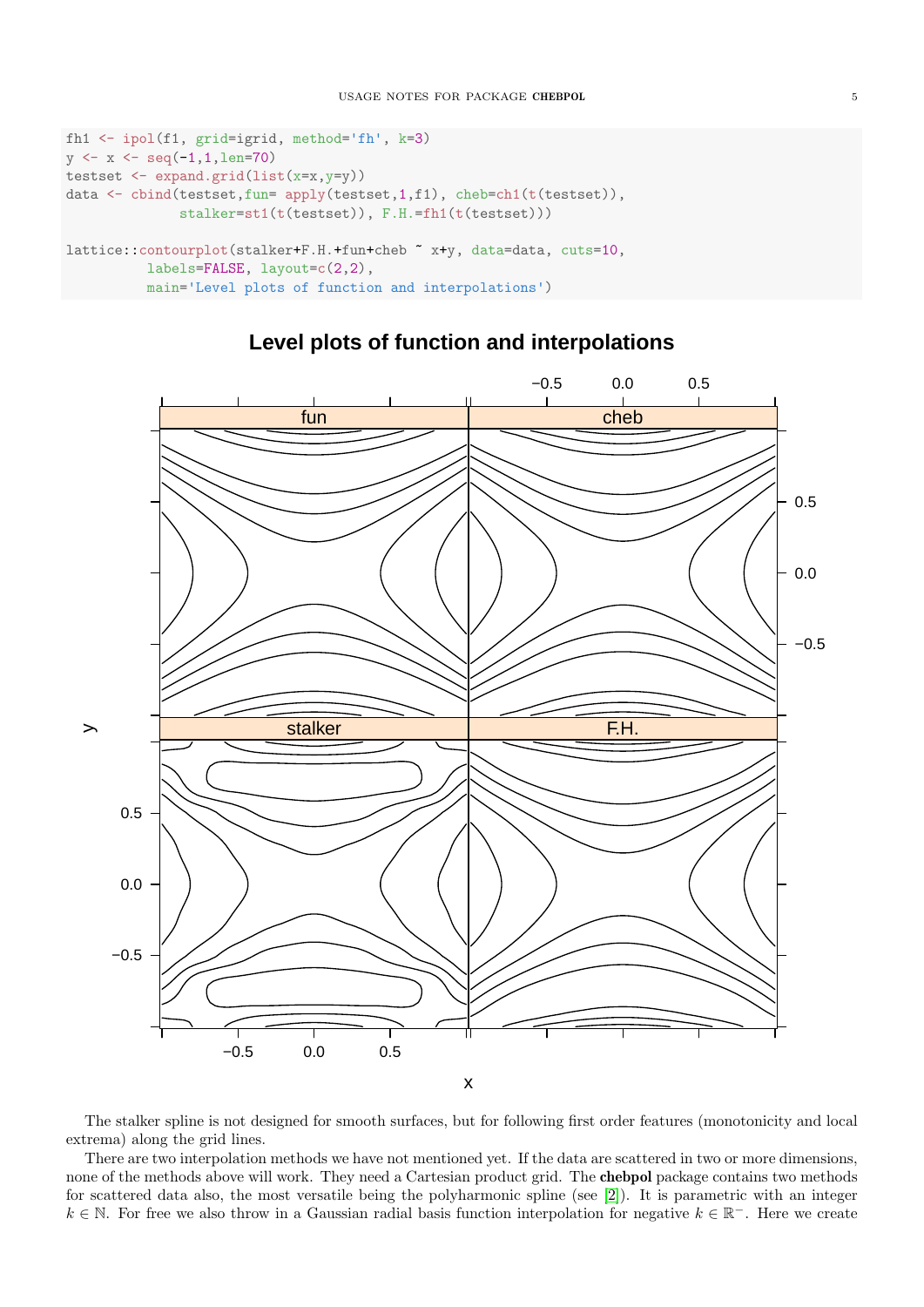two functions and plot level plots of them and their polyharmonic interpolations. One of the functions is quite smooth, the other is quite wobbly and requires a lot of scattered points.

```
f2 <- function(x) 1.2/\text{mean}(\log(3.1 + \sin(0.7 + 1.8 * \text{pi}*(x+0.39 * x[1]^2 - x[2]^2)))^{2})ph1 <- ipol(f1, knots=matrix(runif(200,-1,1),2), method='polyharmonic', k=2)
ph2 <- ipol(f2, knots=matrix(runif(4000,-1,1),2), method='polyharmonic', k=3)
data <- cbind(testset,fun1= apply(testset,1,f1), poly1=ph1(t(testset)),
              fun2=apply(testset,1,f2), poly2=ph2(t(testset)))
lattice::contourplot(fun2+poly2+fun1+poly1 ~ x+y, data=data, cuts=10,
          labels=FALSE, layout=c(2,2),
          main='Level plots of functions and interpolations')
```


# **Level plots of functions and interpolations**

x

# compute L2-error (rmse)  $sqrt(cubature:houbature(function(x) as.matrix((ph2(x)-apply(x,2,f2))^2), rep(-1,2), rep(1,2),$ vectorInterface=TRUE, absError=1e-6)\$integral/4)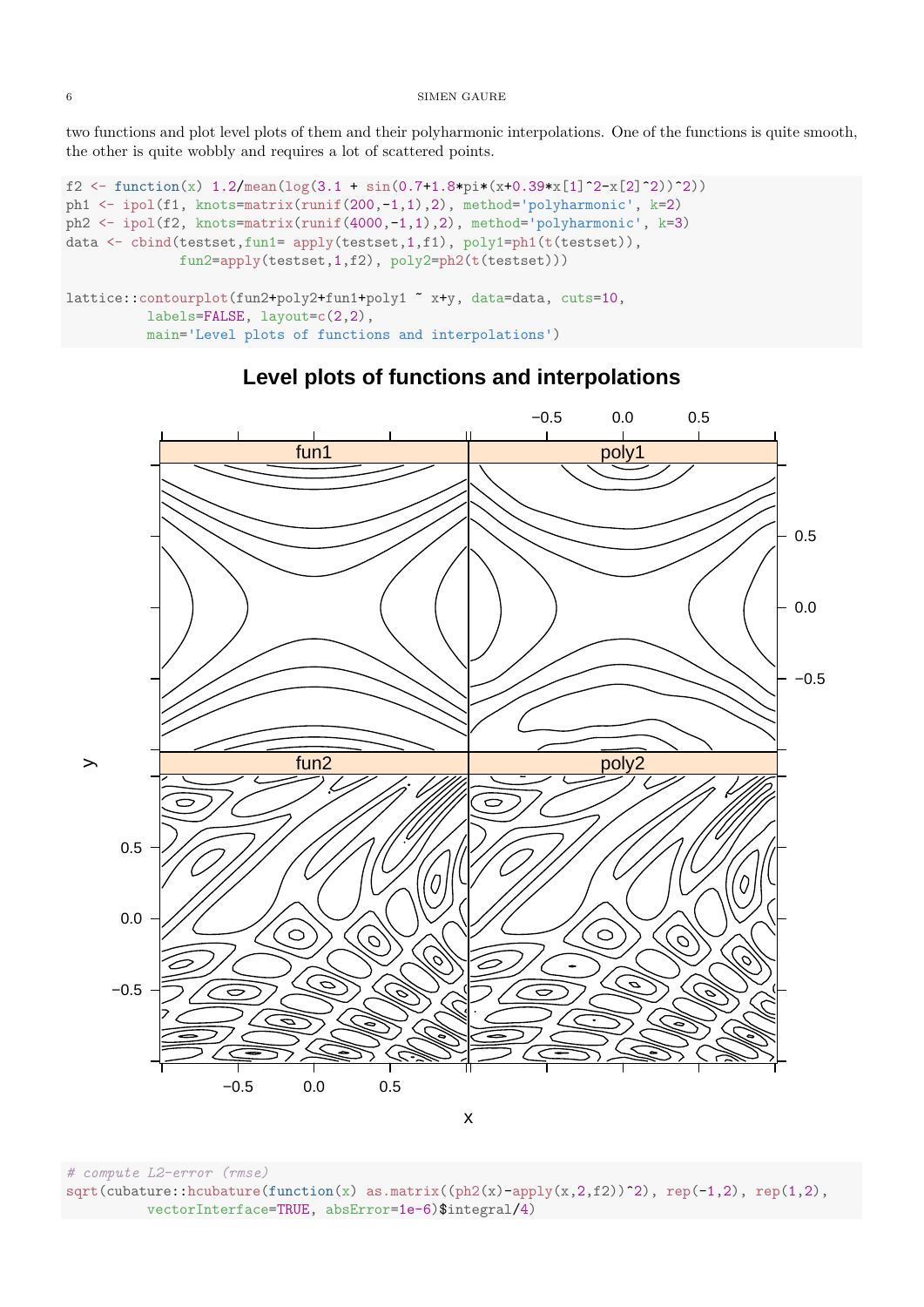#### ## [1] 0.002618839

The polyharmonic spline method is quite slow. It requires solving a  $K \times K$  dense linear system, where K is the number of knots. It helps a lot to use a tuned and parallel BLAS with R, such as Intel's MKL.

In Figure [1](#page-7-0) are various interpolated 3d-pictures of the Maungawhau volcano (Mt. Eden, Auckland, New Zealand). We illustrate the other method which works on scattered data, it is piecewise linear on triangles (more generally on simplices).

```
data(volcano)
```

```
volc <- volcano[seq(1,nrow(volcano),3),seq(1,ncol(volcano),3)]/10 #low res volcano
grid <- list(x=as.numeric(seq_len(nrow(volc))), y=as.numeric(seq_len(ncol(volc))))
fh <- ipol(volc, grid=grid, method='fh', k=0)
knots \leftarrow t(expand.grid(grid))
sl <- ipol(volc, knots=knots, method='simplex')
ph <- ipol(volc, knots=knots, method='poly')
g \leftarrow \text{list}(\text{x}=seq(1,\text{now}(\text{volc}), \text{len}=50), \text{y}=seq(1,\text{ncol}(\text{volc}), \text{len}=50))par(max=rep(0,4)); col \leftarrow 'green'light <- list(specular=0.2,ambient=0.0,diffuse=0.6)
plot3D::persp3D(grid$x, grid$y, volc, colvar=NULL, lighting=light,
         theta=135, ltheta=90, lphi=40, col=col, axes=FALSE, bty='n',scale=FALSE)
for(f in list(ph, fh, sl)) {
plot3D::persp3D(g$x, g$y, evalongridV(f,grid=g), colvar=NULL, lighting=light,
         theta=135, ltheta=90, lphi=40, col=col, axes=FALSE, bty='n', scale=FALSE)
```

```
}
```
### 4. Radial basis functions with compact support (ALGLIB)

The ALGLIB library (<http://www.alglib.net/interpolation/fastrbf.php>) contains an implementation of compact support radial basis function interpolation on scattered data. It is available with  $ipol(..., method='crbf')$  if ALGLIB was available at build time.

By default, this is not true for Windows. However if ALGLIB is available, chebpol can be built with it from source by editing the file src/Makevars.win. The library must be put into the make variable PKG LIBS as something like -LC:/somewhere/libs -lalglib, and the compiler must be told where to find ALGLIB's include file by inserting something like -IC:/somewhere/include -DHAVE ALGLIB in the PKG CPPFLAGS.

On linux and other unix-variants, ALGLIB should be put into the pkg-config database so that the command pkg-config --libs alglib reports the link and compiler flags. This amounts to creating a file alglib.pc in the search path of pkg-config with the necessary content (Libs: and Cflags:) The author has put ALGLIB in /usr/local, and alglib.pc contains:

```
prefix=/usr/local
exec_prefix=${prefix}
libdir=${prefix}/lib
includedir=${prefix}/include/alglib
```
Name: ALGLIB Description: Various numerical mathematics Version: 3.14.0 Libs: -L\${libdir} -lalglib Cflags: -I\${includedir}

When this works, chebpol will be built with ALGLIB when you do an install.packages('chebpol').

As of version 2.1, ALGLIB support has been removed from chebpol because CRAN does not support OpenMP in both C and C++, and alglib requires C++.

# 5. Speed considerations

There are two parts to interpolation. Creating the interpolant, and using it. Both of these take some time. The time depends on the method, as well as the dimension r of the problem, and the number of grid points n along a dimension, or the number of knots  $K$ . For the Cartesian grids, the number of knots is  $n^r$ .

Traditionally, Chebyshev interpolation has been favoured for two reasons. The Chebyshev interpolation is the right way to do polynomial interpolation, due to certain analytical facts. The Chebyshev coefficients can also be calculated by a (possibly multi dimensional) Fast Fourier Transform (FFT). This is much faster than solving a large linear system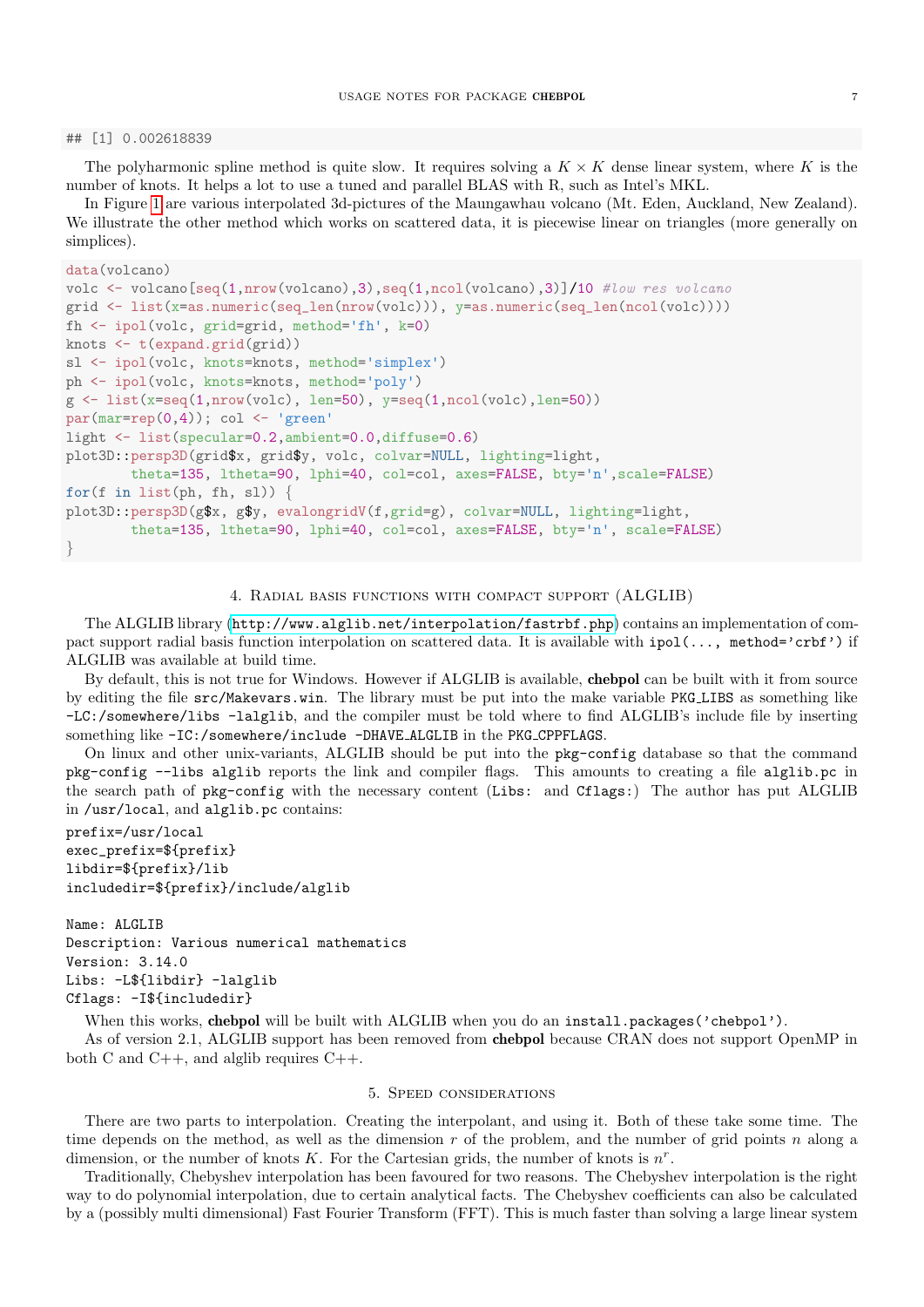<span id="page-7-0"></span>

Figure 1. Volcanoes

which is the pedestrian approach for finding polynomial interpolants. **chebpol** uses the FFT from the software package FFTW, if it was available during compilation. Otherwise a slower matrix method is used. Creation with FFT typically takes of the order  $O(n^r \log n)$ . The evaluation of Chebyshev interpolants is not particularly fast, chebpol uses the Clenshaw algorithm, which is a variant of Horner's method for evaluating polynomials. It typically goes in time n for each dimension, but they must be combined, so  $O(n^r)$ .

The multilinear interpolation is the fastest in chebpol. Creating the interpolant takes little time at all, the grid and function values are saved, as is, that's all. Evaluation consists of computing a convex combination of the function values in the corners of the surrounding hypercube. Typically an  $O(\log n)$  task for each dimension, but there are  $2^r$ corners for an *r*-dimensional problem, so  $O(r2^r + r \log n)$ .

The stalker and hyperbolic stalker interpolations are also local methods which are quite fast, both to create and to evaluate. They have the same complexity as the multi linear, but slower by some constant.

Creation of the Floater-Hormann interpolation requires calculating the weights, roughly an  $O(rn^2)$  task. Evaluation is  $O(n^r)$ . Quite similar to the Chebyshev method.

The polyharmonic spline method is the most demanding. Creation requires calculating some weights which amounts to solving a dense  $K \times K$  linear system, an  $O(K^3)$  task (or  $O(n^{3r})$  to compare with the grid methods). Evaluation is faster, of the order  $O(Kr)$  (or  $O(rn^r)$ ).

Creation of the simplex linear interpolation requires calculation of the Delaunay triangulation of the knots. This is usually quite fast, using the qhull library (<http://www.qhull.org>) available through package geometry. Evaluation requires finding the enclosing simplex of the point, this is done linearly by filtering out bounding boxes which does not include the point, this is quite fast, and then for the remaining simplices, by verifying that the barycentric coordinates